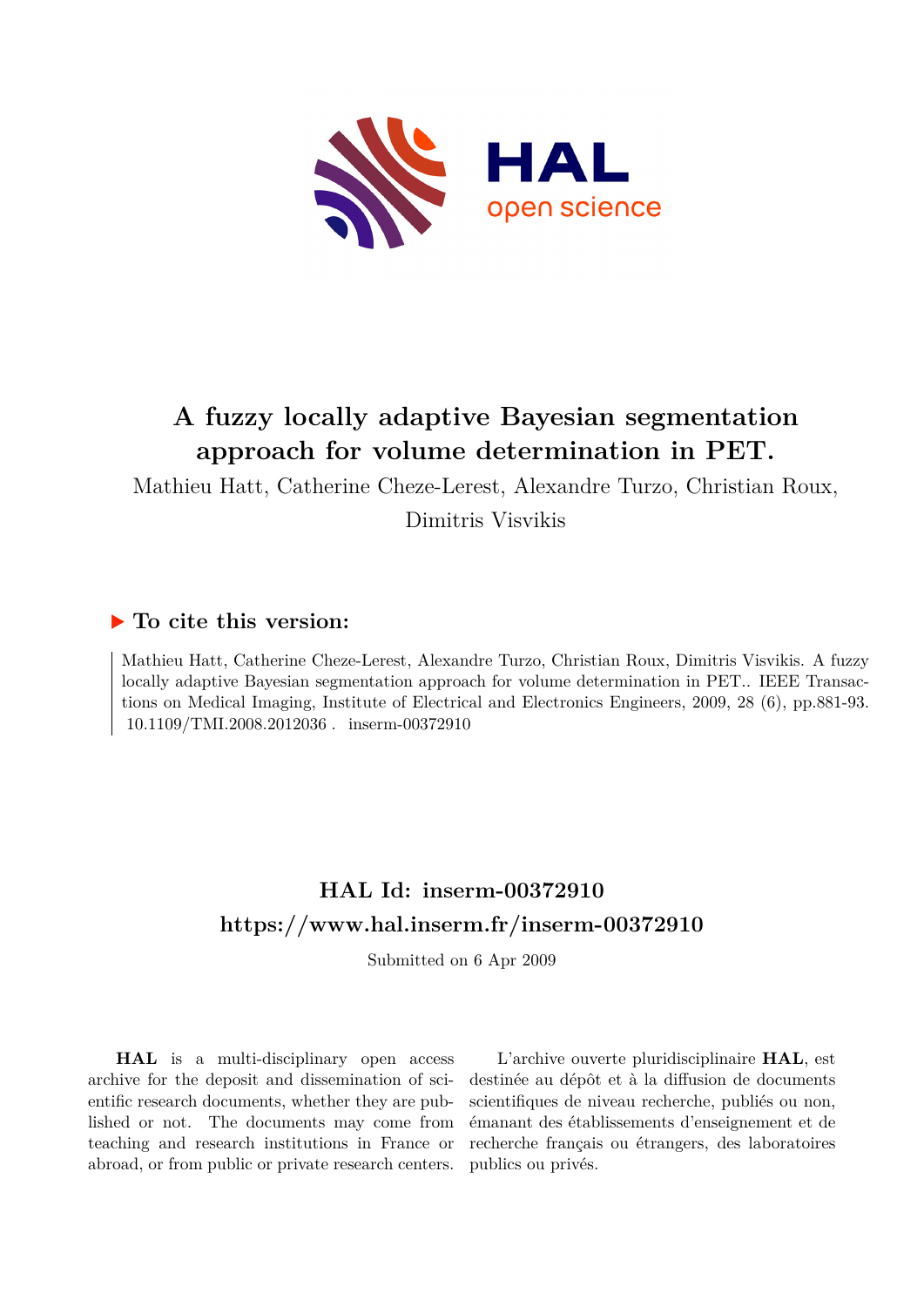# A Fuzzy Locally Adaptive Bayesian Segmentation Approach for Volume Determination in PET

Mathieu Hatt, *Member, IEEE*, Catherine Cheze le Rest, Alexandre Turzo, Christian Roux, *Fellow IEEE*, Dimitris Visvikis, *Senior Member, IEEE*

*Abstract***—Accurate volume estimation in PET is crucial for different oncology applications. The objective of our study was to develop a new fuzzy locally adaptive Bayesian (FLAB) segmentation for automatic lesion volume delineation. FLAB was compared with a threshold approach as well as the previously proposed fuzzy hidden Markov chains (FHMC) and the Fuzzy C-Means (FCM) algorithms. The performance of the algorithms was assessed on acquired datasets of the IEC phantom, covering a range of spherical lesion sizes (10-37mm), contrast ratios (4:1 and 8:1), noise levels (1, 2 and 5 min acquisitions) and voxel sizes (8mm3 and 64mm3). In addition, the performance of the FLAB model was assessed on realistic non-uniform and non-spherical volumes simulated from patient lesions. Results show that FLAB performs better than the other methodologies, particularly for smaller objects. The volume error was 5%-15% for the different sphere sizes (down to 13mm), contrast and image qualities considered, with a high reproducibility (variation <4%). By comparison, the thresholding results were greatly dependent on image contrast and noise, whereas FCM results were less dependent on noise but consistently failed to segment lesions <2cm. In addition, FLAB performed consistently better for lesions <2cm in comparison to the FHMC algorithm. Finally the FLAB model provided errors less than 10% for non-spherical lesions with inhomogeneous activity distributions. Future developments will concentrate on an extension of FLAB in order to allow the segmentation of separate activity distribution regions** 

Manuscript received August 13, 2007. This work was financially supported by a Region of Brittany research grant under the "Renouvellement des compétences" program 1202-2004, the French National Research Agency (ANR) under the contract ANR-06-CIS6-004-03, and the Cancéropôle Grand Ouest under the contract R05014NG.

Mathieu Hatt is with the LaTIM, INSERM, U650, 29609 Brest, France and the Telecom Institute, Telecom Bretagne, 29609 Brest, France. (+33 2 98 01 81 11; fax: +33 2 98 01 81 24; e-mail: hatt@univ-brest.fr).

Catherine Cheze le Rest is with the LaTIM, INSERM, U650, 29609 Brest, France and the Nuclear Medicine department of Morvan Hospital, 29609 Brest, France. (e-mail: catherine.cheze-lerest@chu-brest.fr).

Alexandre Turzo is with the LaTIM, INSERM, U650, 29609 Brest, France and the Nuclear Medicine department of Morvan Hospital, 29609 Brest, France. (e-mail: alexandre.turzo@chu-brest.fr).

Christian Roux is with the LaTIM, INSERM, U650, 29609 Brest, France and the Telecom Institute, Telecom Bretagne, 29609 Brest, France. (e-mail: Christian.Roux@telecom-bretagne.eu).

Dimitris Visvikis is with the LaTIM, INSERM, U650, 29609 Brest, France (e-mail: Visvikis.Dimitris@univ-brest.fr).

Copyright (c) 2008 IEEE. Personal use of this material is permitted. However, permission to use this material for any other purposes must be obtained from the IEEE by sending a request to pubs-permissions@ieee.org.

**within the same functional volume as well as a robustness study with respect to different scanners and reconstruction algorithms.** 

*Index Terms***— oncology, PET, segmentation, volume determination** 

## I. INTRODUCTION

**P** OSITRON Emission Tomography (PET) is now a widely used tool in the field of oncology, especially in used tool in the field of oncology, especially in applications such as diagnosis, and more recently radiotherapy planning [1] or response to therapy and patient follow-up studies [2]. On the one hand, accurate activity concentration recovery is crucial for correct diagnosis and monitoring response to therapy. On the other hand, applications such as Intensity-Modulated Radiation Therapy (IMRT) treatment planning using PET also require accurate shape and volume determination of the lesions of interest, in order to reduce collateral damage to healthy tissues and to ensure maximum dose delivered to the active disease. Various methodologies used for the determination of volume of interest (VOI) have been proposed. On the one hand, segmentation methods requiring a manual delineation of the boundaries of the object of interest have been established as laborious and highly subjective [2]. Alternatively, the performance of already available automatic algorithms is hampered by the low resolution and associated partial volume effects (PVE), as well as low contrast and signal to noise ratios generally characterizing PET images.

 Most of the previously proposed work dealing with VOIs determination in PET use thresholding, either adaptive, based on a priori Computed Tomography (CT) knowledge [3], or a fixed threshold using values derived from phantom studies (from 30 to 75% of maximum local activity concentration value) [1], [2], [3]. Thresholding is however known to be significantly susceptible to noise and contrast variations, leading to variable VOIs determination as shown in recent clinical studies [4]. As far as automatic detection of lesions from PET datasets is concerned, different methodologies have been previously proposed including edge detection [5], watersheds [6], fuzzy C-Means [7] or clustering [8]. The performance of these algorithms is also sensitive to variations in lesion-to-background contrast and/or noise levels. In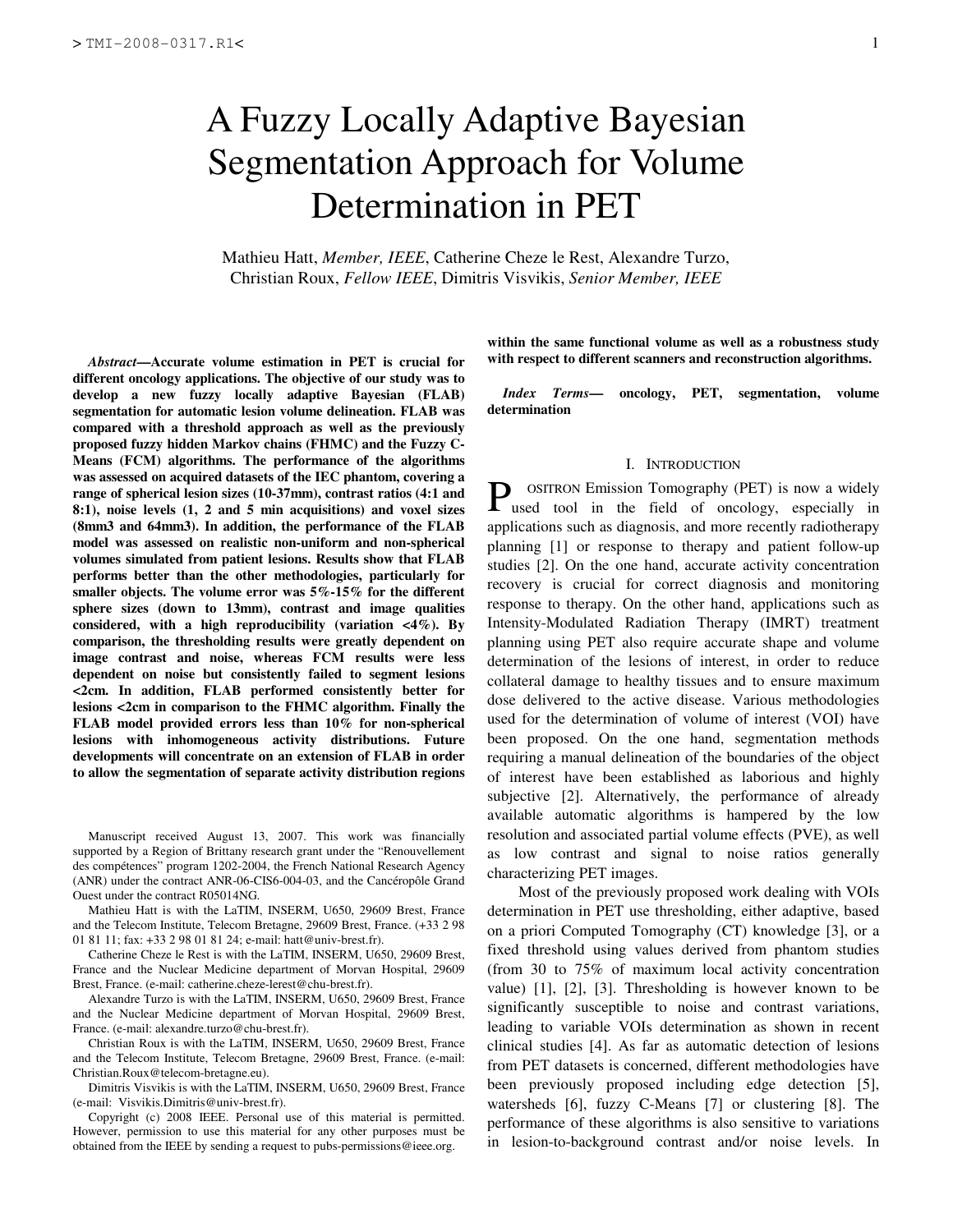addition, past work has in its majority considered the ability of such automatic methodologies for the detection of lesions (sensitivity), and not for their performance in terms of accuracy in the specific VOI determination task. Finally, all of the afore-mentioned algorithms have additional drawbacks associated with necessary pre- or post-processing steps. For example in the case of the watershed algorithm, a preprocessing step using a filtering pass is required to smooth the image, and a post-processing step is necessary to fuse the regions resulting from the over-segmentation of the algorithm. Such a need for user-dependent initializations, pre- and postprocessing steps, or additional information like CT or expert knowledge render the use of these algorithms more complicated and the outcome dependent on choices made by the user in relation to these necessary steps.

 Bayesian based image segmentation methods are automatic algorithms allowing noise modelling and have shown to be less sensitive to noise than other segmentation approaches due to their statistical modelling [9]. They offer an unsupervised estimation of the parameters needed for the image segmentation and limit the user's input to the number of classes to be searched for in the image. Reconstructed images require no further pre- or post-processing treatment (such as for example filtering) prior to the segmentation process. Instead, image noise is considered as additional information (a parameter in the classification decision process) to be taken into account rather than to be filtered or ignored. They have only been previously used in PET imaging in the form of Hidden Markov Fields (HMF) [10] and more recently we have investigated the performance of hidden Markov chains (HMC) for volume determination, a faster model that was in addition extended to include fuzzy modelling, Fuzzy HMC (FHMC) [11]. Although FHMC was shown to provide overall superior results relative to the threshold reference methodology, independent of lesion contrast and image signal-to-noise ratio, it is unable to correctly segment objects <2 cm in diameter. This is mainly due to the 3D Hilbert-Peano path [12] used to transform the 3D volume into an 1D chain, since voxels defining small objects may find themselves far away from each other on the chain, thus being misidentified by the algorithm as noise and becoming not significant enough to form a class apart from the background.

 Consequently, the main objectives of this study were to improve the segmentation of small objects by (a). developing a fuzzy local adaptive Bayesian (FLAB) model , and (b) comparing the performance of this new algorithm with that of the thresholding methodologies currently used in clinical practice as well as the Fuzzy C-Means (FCM) and the previously proposed FHMC algorithms. In addition, as a secondary objective we have also investigated the use of the Pearson's system [13] in order to potentially improve the noise modelling used in the algorithm, instead of simply assuming a Gaussian distribution.

 Different imaging conditions were considered in this study in terms of statistical quality, as well as lesion size and source-to-background (S/B) ratio. The images were reconstructed using an iterative algorithm, since this type of reconstruction algorithms form today's state of the art in whole body PET imaging in routine clinical oncology practice [14]. In addition, the new FLAB algorithm was evaluated using simulated images of non homogeneous and non spherical tumors derived from tumors of patients undergoing radiotherapy.

### II. MATERIAL AND METHODS

# *A. FLAB model*

The FLAB model is an unsupervised statistical methodology that takes place in the Bayesian framework. Let  $T$  be a finite set corresponding to the voxels of a 3D PET image. We consider two random processes  $Y = (y_t)_{t \in T}$  and  $X = (x_t)_{t \in T}$ . Y represents the observed image and takes its values in  $\mathbb R$  whereas  $X$  represents the "hidden" segmentation map and takes its values in the set  $\{1,...,C\}$ , with C being the number of classes. The segmentation problem consists of estimating the hidden  $X$  from the available noisy observation Y. The relationship between  $X$  and Y can be modeled by the joint distribution  $P(X, Y)$ , which can be obtained using the Bayes formula:

$$
P(X \mid Y) = \frac{P(X, Y)}{P(Y)} = \frac{P(Y \mid X)P(X)}{P(Y)}
$$
(1)

*P*(Y|X) is the likelihood of the observation Y conditionally with respect to the hidden ground-truth  $X$ , and  $P(X)$  is the prior knowledge concerning X. The Bayes rule allows the determination of the posterior distribution of  $X$ with respect to the observation  $Y : P(X | Y)$ . Contrary to the FHMC model [11], we do not assume here that a Markov process can model the prior distribution of  $X$ , thus simplifying its expression.

# *The fuzzy measure*

The general idea behind the implementation of a fuzzy model within the Bayesian framework was previously introduced in [15], [16] and was used for a local Bayesian segmentation scheme in [15]. Its implementation is based on the incorporation of a finite number of fuzzy levels  $F_i$  in combination with two homogeneous (or "hard") classes, in comparison to the standard implementation where only a finite number of hard classes are considered. This model allows the coexistence of voxels belonging to one of two hard classes and voxels belonging to a "fuzzy level" depending on its membership to the two hard classes. While the statistical part of the algorithm models the uncertainty of the classification, with the assumption being that the voxel is identified but the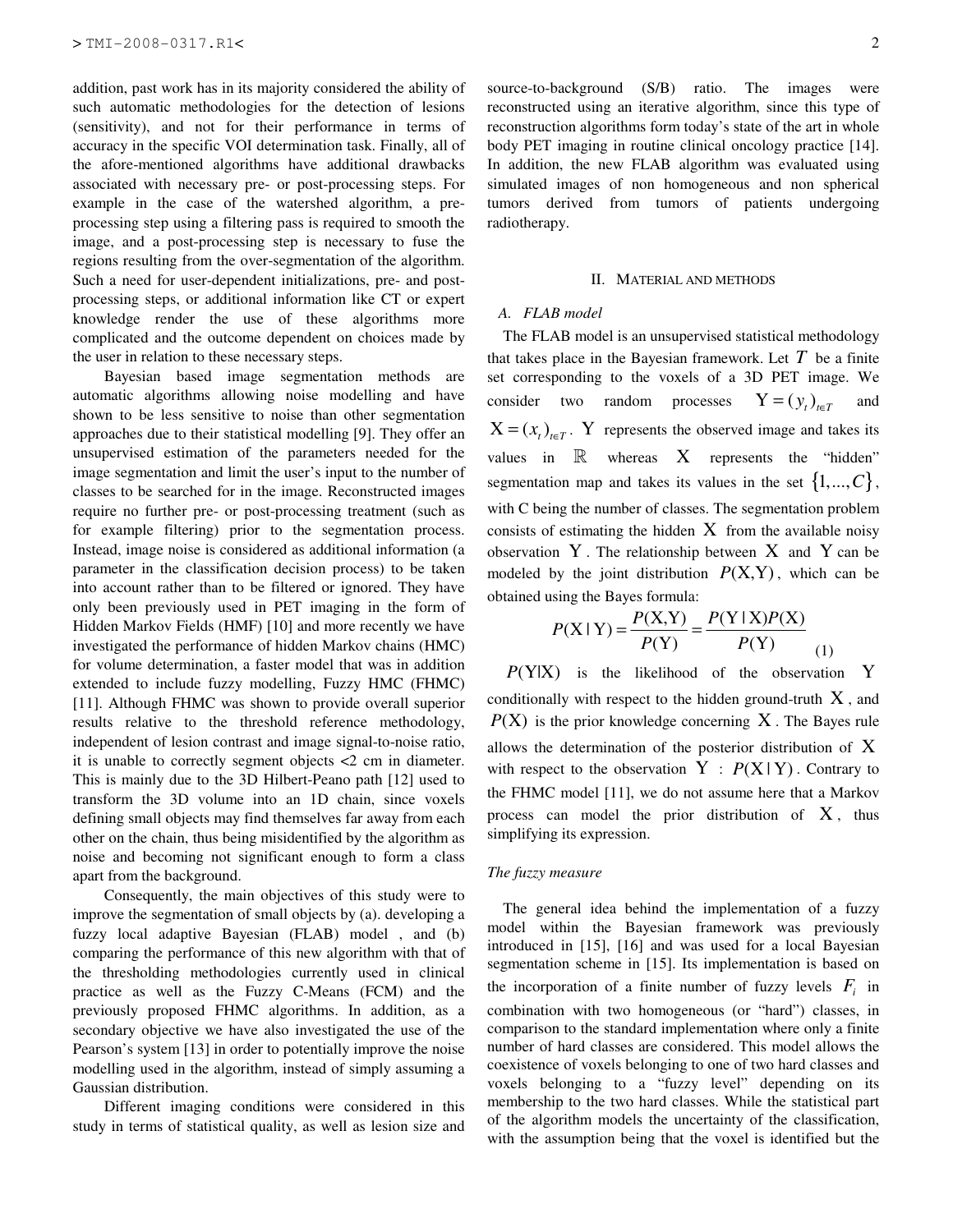observed data is noisy, the fuzzy part models the imprecision of the voxel's membership, with the assumption being that the voxel may contain both classes. One way to achieve this extension is to simultaneously use Dirac and Lesbegue measures, considering that  $X$  in the fuzzy model takes its values in [0,1] instead of  $\Omega = \{1, ..., C\}$ . We define therefore a new measure  $v = \delta_0 + \delta_1 + \zeta$  on [0,1], given that  $\delta_0$  and  $\delta_1$ are the Dirac measures at 0 and 1, and  $\zeta$  is the Lesbegue measure on the fuzzy interval  $[0,1]$ . This approach is adapted for the segmentation of PET images since they are both noisy and of low resolution. The "noise" aspect when considering Bayesian models is the way the values of each class to be found in the image are distributed around a mean value. The noise model used, whose respective mean and variance are to be determined by the estimation steps, can therefore be adapted to image specific characteristics. Finally, the fuzzy measure facilitates a more realistic modelling of the objects' borders transitions between foreground and background, allowing in such a way to indirectly account for the effects of blurring associated with low resolution PET images.

#### *Distribution of X (*a priori *model)*

Using  $V = \delta_0 + \delta_1 + \zeta$  as a measure on [0,1], the a priori distribution of each  $x_t$  can be defined by a density  $h$  on  $[0,1]$ , with respect to V. If we assume that X is a stationary process and that the distribution of each  $x<sub>t</sub>$  is uniform on the fuzzy class, this density can be written as:

$$
h(0) = P[x_t = 0] = p_0
$$
  
\n
$$
h(1) = P[x_t = 1] = p_1
$$
  
\n
$$
h(\varepsilon) = P[x_t = \varepsilon] = 1 - p_0 - p_1 \text{ for } \varepsilon \in [0,1]
$$
\n(2)

where, *h* satisfies the following normalization condition:

$$
h(0) + h(1) + \int_0^1 h(\varepsilon) d\varepsilon = 1
$$

Using this simple modelling for the prior distribution leads to ignoring the spatial relationship of each voxel with respect to its local neighborhood. Although it is possible to include such spatial information using the contextual framework [15], the use of such modelling leads to an increase in the number of parameters to be handled, and in practice, no more than one or two neighbors can be actually taken into account. Hence, the contextual approach is not of interest since we aim to explore all the information available in the 3D volume around each voxel, i.e. at least 26 neighbors (8-connectivity extended in three dimensions). As an alternative, the adaptive framework [15] can be used. In this adaptive modelling, the spatial information is inserted into the estimation step of the algorithm (see section *parameters estimation*).

*Distribution of Y (observation or noise model) and the Pearson's system* 

In order to define the distribution of  $Y$  conditional on  $X$ , let us consider two independent random variables  $Y_0$  and  $Y_1$ , associated with the two "hard" values 0 and 1, whose densities  $f_0$  and  $f_1$  are characterized by means and variances  $(\mu_0, \sigma_0^2)$  and  $(\mu_1, \sigma_1^2)$  respectively. The mean and variance of each fuzzy level  $F_i$  are derived from the ones estimated in the two hard classes as follows:

$$
\mu_{F_i} = \mu_0 (1 - \varepsilon_i) + \varepsilon_i \mu_1
$$
  
\n
$$
\sigma_{F_i}^2 = \sigma_0^2 (1 - \varepsilon_i)^2 + \varepsilon_i^2 \sigma_1^2
$$
 (3)

where,  $\mathcal{E}_i$  is the value associated to a fuzzy level  $F_i$ . For

the case of two fuzzy levels  $\mathcal{E}_1$ 1  $\varepsilon_1 = \frac{1}{3}$  and  $\varepsilon_2 = \frac{2}{3}$ 3  $\varepsilon_2 = \frac{2}{3}$  were used according to results previously published [11].

The assumption that the noise for each class of the observed data can fit a Gaussian distribution was considered as a first approximation as with the previous implementation of the FHMC algorithm [11]. In this work we propose the study of the Pearson's system that contains seven other distributions. In this context, instead of using a Gaussian distribution, an additional step is introduced to detect which laws best fit the actual distribution of the voxels in the image, for each class considered at a given iteration of the estimation step of the algorithm. The theory behind the Pearson's system has been previously detailed in [17] and a description of its use in mixture estimation and statistical image segmentation is given in [13]. Here, we briefly describe the Pearson's system in our particular context.

A distribution density  $f$  on  $\mathbb R$  belongs to the Pearson's system if it satisfies:

$$
\frac{1}{f(y)} \frac{df(y)}{dy} = -\frac{y+a}{c_0 + c_1 y + c_2 y^2}
$$
 (4)

Different shapes of distributions as well as the parameters determining a given distribution are provided by the variations of the coefficients  $a$ ,  $c_0$ ,  $c_1$  and  $c_2$ . For  $m=1, 2, 3$  and 4, let us consider the first four statistical moments of a partition  $Y_p$  of Y defined by:

$$
\mu_{1} = E[Y_{p}]
$$
  
\n
$$
\mu_{p} = E\left[\left(Y_{p} - E[Y_{p}]\right)^{m}\right] \text{ for } m \ge 2
$$
\n(5)

We also define two parameters  $\gamma_1$  and  $\gamma_2$  as follows:

$$
\gamma_1 = \frac{\mu_3^2}{\mu_2^3}
$$
 and  $\gamma_2 = \frac{\mu_4}{\mu_2^2}$  (6)

where  $\sqrt{\gamma_1}$  is called "skewness" and  $\gamma_2$  is called "kurtosis".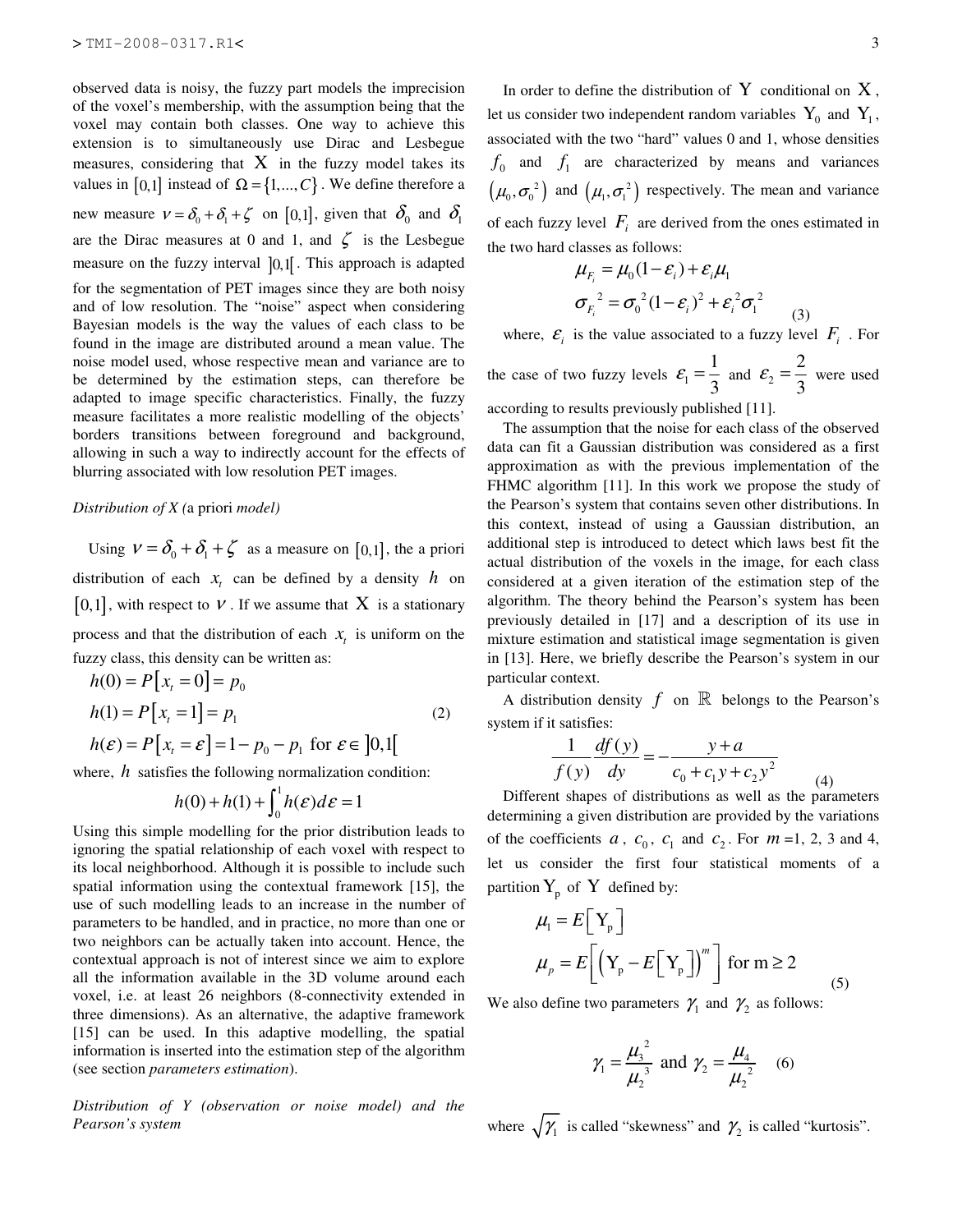The coefficients  $a$ ,  $c_0$ ,  $c_1$  and  $c_2$  are related to (5) and (6) by equations that can be found in the appendix (section A.1).

Given 
$$
\lambda = \frac{\gamma_1 (\gamma_2 + 3)^2}{4(4\gamma_2 - 3\gamma_1)(2\gamma_2 - 3\gamma_1)(2\gamma_2 - 3\gamma_1 - 6)}
$$
, the

eight distribution density families  $\{f_1, ..., f_8\}$  contained in the system of Pearson can now be defined by a set of conditions using  $\lambda$ ,  $\gamma_1$  and  $\gamma_2$  (see appendix, section A.2). These eight distribution density families are illustrated in figure 1. Finally, the protocol used for the determination of which density family best fits each measured distribution can be found in section A.3 of the appendix.



Fig. 1. The eight distribution families in the graph of Pearson, function of gamma1 and gamma 2 [17]. I for Beta I, II for type II, III for Gamma, IV for type IV, V for Inverse Gamma, VI for Beta II, VII for type VII and N for Normal.

#### *Parameters estimation*

The different parameters necessary to be estimated for the segmentation process are:

$$
\omega = (A, B)
$$
  
\n
$$
A = (p_0, p_1)
$$
  
\n
$$
B = (\mu_0, \sigma_0^2, \mu_1, \sigma_1^2)
$$
 (7)

Both a priori  $(A)$  and noise  $(B)$  parameters are unknown and may vary from one image to another. An iterative procedure called Stochastic Expectation Maximization (SEM) [18], a stochastic version of the EM algorithm [19], is used for the estimation of these parameters. This is achieved by sampling a realization of  $X$  according to its posterior distribution  $P(X | Y)$  and computing empirical values of the parameters of interest using this realization. The stochastic nature of this procedure makes it less sensitive to the initial guess of the parameters using the K-Means [20] than deterministic

procedures like the EM algorithm. The system of Pearson can be used as an additional step (inside each iteration of the algorithm) in order to determine the type of distribution to use. The posterior distribution *d* (with respect to class *c* for a given voxel *t* used at iteration *q* ) for sampling the posterior realization is given by:

$$
d^q(c|y) =
$$

$$
\frac{p_{t,c}^{q+1}f^{q+1}(\mathbf{y}_t|c)}{p_{t,0}^{q+1}f^{q+1}(\mathbf{y}_t|0)+p_{t,1}^{q+1}f^{q+1}(\mathbf{y}_t|1)+(1-p_{t,0}^{q+1}-p_{t,1}^{q+1})\int_0^1 f^{q+1}(\mathbf{y}_t|\boldsymbol{\theta})d\boldsymbol{\theta}}
$$
\n(8)

where,  $f^{q-1}(y_t | c)$  is a density whose distribution type is chosen using the Pearson system and whose mean and variance were estimated at iteration  $q-1$ , and  $p_{t,c}^{q-1}$  $p_{t,c}^{q-1}$  is the prior

probability of voxel *t* belonging to class *c* estimated at iteration  $q-1$ .

In the adaptive framework priors are re-estimated using a local neighbouring window with priors  $p_{t,c}$  depending on the position *t* of the voxel in the image. Although in the 2D case, a window centred on the voxel of interest is used [15], for our application we use a 3D "cube" centred on each voxel. The size of the estimation "cube" was experimentally determined for the specific application of PET imaging, since it depends on the size of the objects of interest (10-50mm in diameter) relative to the reconstructed voxel size (2×2×2 or 4×4×4 mm<sup>3</sup>). An estimation cube should from one hand be small enough to yield good local characteristics [15], while on the other hand it should not be too large with respect to the size of the object of interest. Considering this, we tested two different estimation "cube" sizes; namely covering 3×3×3 and 5×5×5 voxels.

 It is worth noting that only the priors are concerned by the use of the adaptive framework. Noise parameters are estimated the same way as in the blind context [15]. The detailed description of the SEM algorithm in our context is given in the appendix (section B.1).

#### *Segmentation*

In order to perform segmentation on a voxel by voxel basis, we need to use a criterion to classify each voxel as either part of the background or the functional VOI. For this purpose we use the maximum posterior likelihood (MPL) method as suggested by [15]. To compute a solution, the MPL method requires the parameters defining the *a priori* model (priors of each class for each voxel) as well as the noisy observation data model (mean and variance of each class), estimated using SEM. The MPL computes the posterior density and selects for each voxel the class that maximizes it, using the procedure described below.

Let us consider  $d(\mathcal{E} | y_t)$  given by (8) computed using the parameters estimated by the SEM estimation algorithm.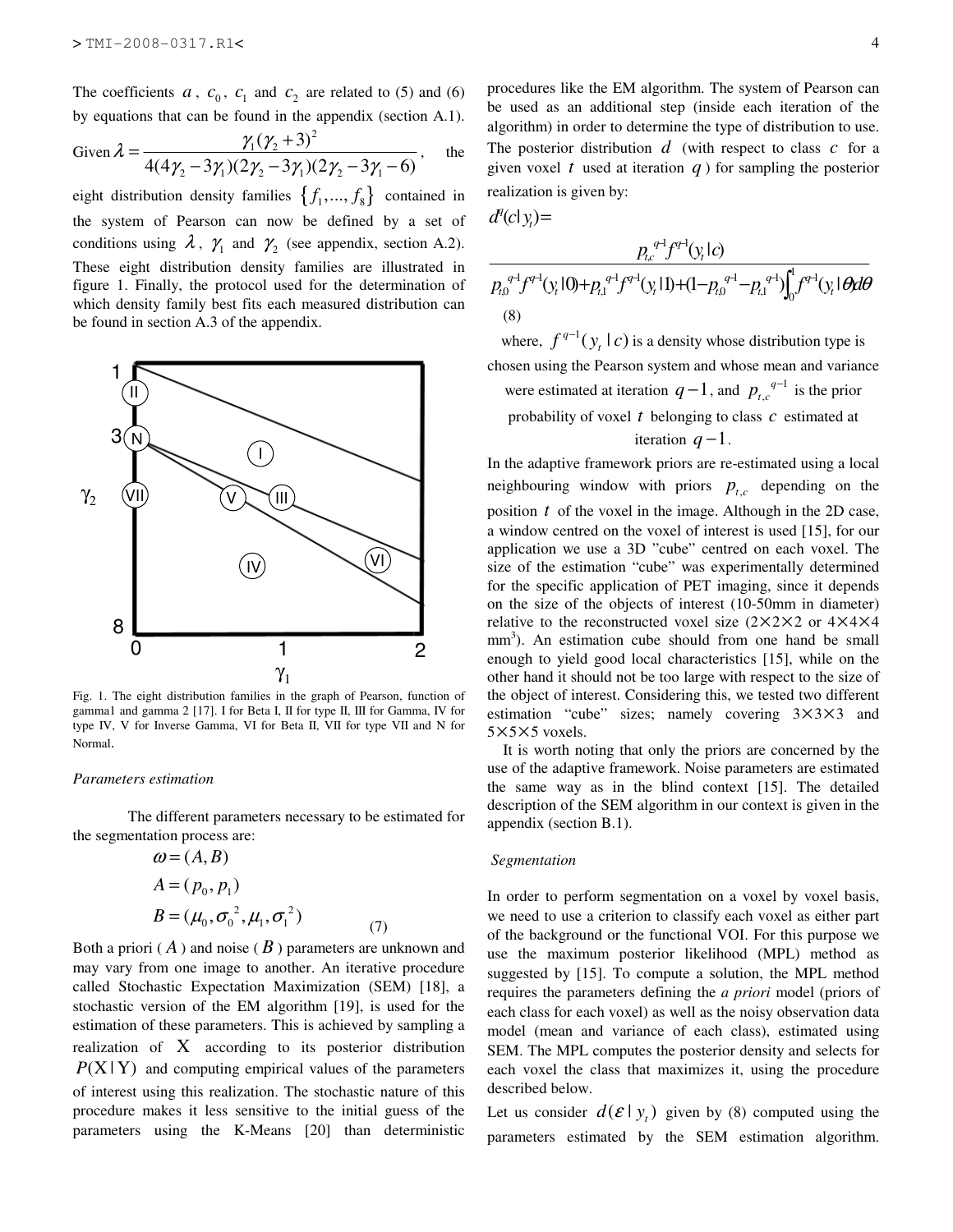Using  $d(F | y_t) = 1 - d(0 | y_t) - d(1 | y_t)$ , the decision rule assigning the class  $c$  or fuzzy level  $F_i$  to the voxel  $t$ knowing the observed value  $y_t$  is given by the following procedure:

For each voxel, let  $c_t = \arg \max_{n \in \{0, 1, F\}} d(n | y_t)$ . If  $c_t \in \{0,1\}$ , then assign the hard class 0 ( $c_t = 0$ ) or 1  $(c<sub>t</sub> = 1)$  to the voxel *t*. Else if  $c<sub>t</sub>$  belongs to the fuzzy domain  $(c_t = F)$ , use  $c_t = \arg \max_{n \in [0,1]} d(n | y_t)$  to determine its exact value using the quantitation of the fuzzy interval into fuzzy levels (see section 2.1.3) and assign one of the fuzzy levels to the voxel. In our implementation of FLAB,

each  $c_t$  can take four different values: 0,  $\frac{1}{2}$  $\frac{1}{3}$ ,  $\frac{2}{3}$ 3 and 1.

# *B. Alternative approaches used for comparison*

#### *Thresholding*

Various thresholding methodologies have been proposed in the past for functional volume determination [2], [3], [4]. For comparison purposes with the developed methodology, threshold at 42% of the maximum value inside the lesion was chosen for VOI determination, based on suggestions from previous publications [2], [3]. The methodology was implemented through region growing using the voxel of maximum intensity in the object of interest as a seed. Using a 3-D neighborhood (26 neighbors) the region is iteratively increased by adding neighboring voxels if their intensity is superior or equal to the selected threshold value. The results derived using this method will be denoted from here onwards as T42.

#### *Fuzzy C-Means*

The Fuzzy C-Means algorithm was introduced in [21]. It was suggested for PET image segmentation in [7]. For the purpose of this study it was implemented using the following objective function O:

$$
O(\mathcal{E}) = \sum_{i=1}^{I} \sum_{j=1}^{J} \mathcal{E}_{ij}^e \left| \mathcal{E}_{ij} - m_i \right|^2 \tag{9}
$$

where  $e \ge 1$  is a weighting exponent and  $m<sub>i</sub>$  are the centre values of the classes. The weighting exponent *e* controls the fuzzy aspect of the image and is usually set to 2 (hard segmentation is represented by  $e = 1$ ). The algorithm converges to the value at which the objective function has a local maximum. The results derived using this method will be denoted from here onwards as FCM.

#### *C. Validation studies*



Fig. 2. Different images used in the segmentation study; (a) ratio 4:1, 2 min acquisition time, 64 mm3 voxels, (b) ratio 8:1, 2 min, 64 mm3, (c) ratio 4:1, 2 min, 8 mm3, (d) ratio 8:1, 2 min, 8 mm3, (e) CT acquisition, (f) voxelby-voxel ground-truth generated using CT image on the PET image. Note the 28 mm sphere is in plastic and not clearly seen (since its real diameter was unknown this sphere was excluded from any analysis in this work).

Acquisitions of the IEC image quality phantom [22], containing six different spherical lesions of 10, 13, 17, 22, 28 and 37 mm in diameter (figure  $3(a)$ ) were carried out in listmode format using a Philips GEMINI PET/CT scanner. The spatial resolution of this system is 4.9 mm full width at half maximum (FWHM) at the center of the field of view [23]. Partial volume effects are therefore expected to be significant even for the largest sphere. The 28 mm diameter sphere was not considered in this study since it was replaced by a handmade plastic sphere whose diameter was not known precisely. Different parameters were considered covering a large spectrum of configurations allowing assessment of the influence of different parameters susceptible to affect the functional VOI determination. The statistical quality of the images was varied by considering 1, 2 or 5 minutes list-mode time frames. Two different signal-to-background (S/B) ratios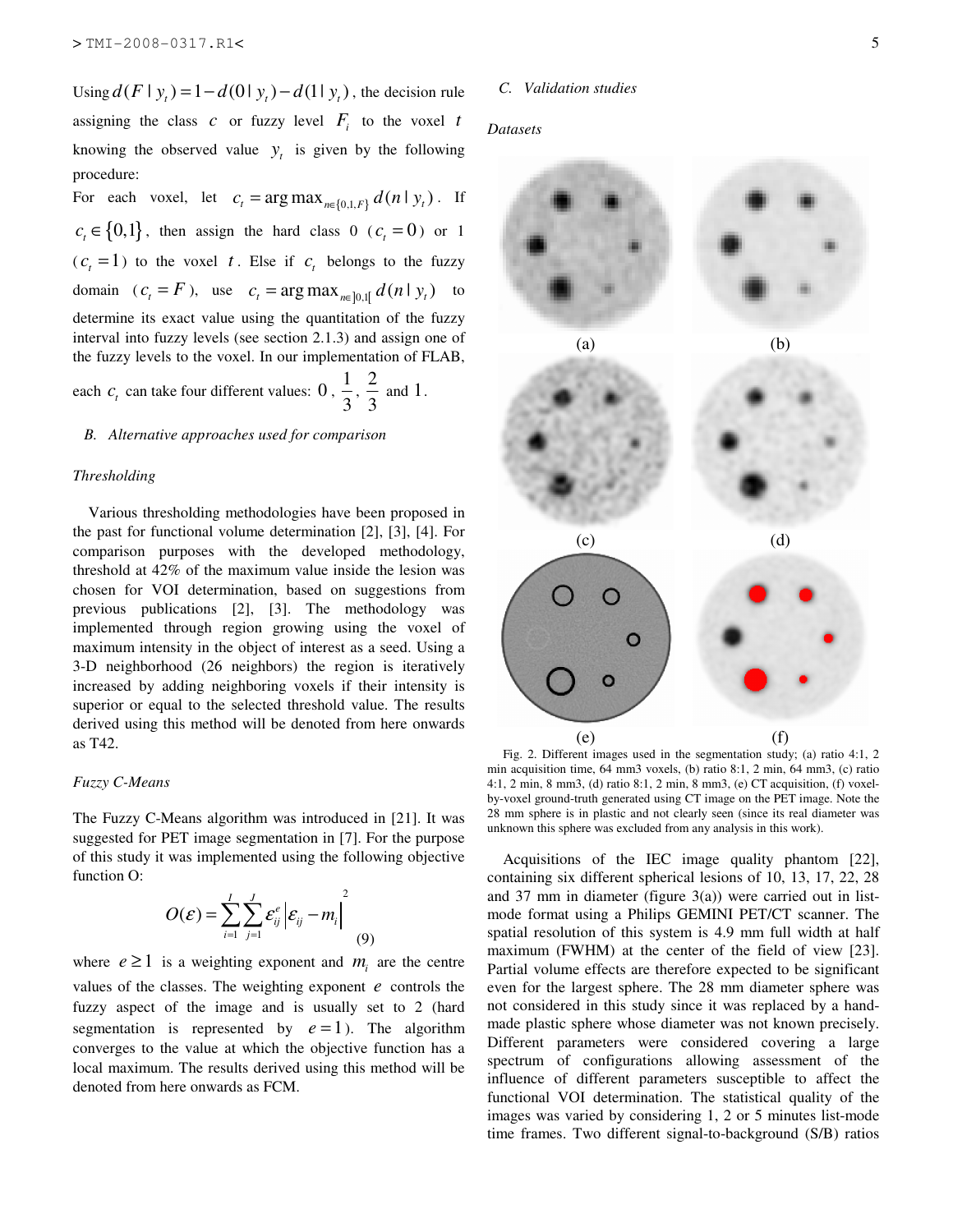$(4:1 \text{ and } 8:1)$  were considered, by introducing 7.4kBq/cm<sup>3</sup> in the background and 29.6 or  $59.2 \text{kBg/cm}^3$  respectively in the spheres. Two different voxel sizes  $(2 \times 2 \times 2 \text{ or } 4 \times 4 \times 4 \text{ mm}^3)$ were used in the reconstruction of each of the different statistical quality datasets using the 3D RAMLA algorithm, with specific parameters previously optimized for clinical use [14]. Visual illustration of the acquired images is given in figure 2. In addition, an estimation of the FLAB algorithm's reproducibility was performed by considering five different 1 minute list-mode time frames acquired consecutively and reconstructed using  $8 \text{ mm}^3$  voxels.



Fig. 3. (a) Graphical representation of the IEC phantom and illustration of the 3D box selection for the 22 mm sphere and examples of segmentation maps (only central slice is shown) ; (b-f) for the 22 mm sphere (8:1 contrast, 5 min acquisition) and (g-k) for the 17 mm sphere (4:1 contrast, 2 min acquisition) with corresponding volume errors (computed on the whole volume): (b & g) PET ROI, (c & h) T42 map, (d & i) FCM map, (e & j) FHMC and  $(f \& k)$  FLAB maps with 2 fuzzy levels (light and dark grey voxels). Both images are extracted from 8 mm3 voxel size reconstructions.

 Finally, to test the algorithm against more clinically realistic conditions of tumor shapes, we simulated three lesions with non spherical shapes and inhomogeneous activity distributions. These lesions were generated using real lung tumor images from three patients undergoing <sup>18</sup>FDG PET scans for radiotherapy treatment planning purposes. A ground-truth was drawn by a nuclear medicine physician (on a slice-by-slice basis) based on the reconstructed patient images. In the case of the first tumor, the simulated contrast between the region of the highest activity concentration and the rest of the tumor was around 2.2:1 whereas in the case of the second tumor, it is closer to 1.4:1. Finally, the third tumor is almost homogeneous. The overall contrast between the whole tumor and the background was 6:1 and 5:1 for the first and second tumors respectively and less than 2:1 for the third one. In terms of lesion size, the largest lesion "diameter" was 4.1 cm, 2.9 cm and 1.5cm for the first, second and third lesion respectively. These lesions were subsequently placed within the lungs of the NCAT phantom [24]. No respiratory or cardiac motion was considered. Normal organ FDG concentration was assumed for the simulation [25], with the maximum activity concentration in the lesions being four times the mean activity concentration in the lungs. The NCAT emission and attenuation maps were finally combined with a model of the Philips PET/CT scanner previously validated with GATE [26]. A total of 45 million coincidences were simulated corresponding to the statistics of a standard clinical acquisition over a single axial field of view of 18 cm [26]. Images were subsequently reconstructed from the list mode output of the simulation using  $8 \text{ mm}^3$  voxels. As well as using all of the simulated true coincidences, images were reconstructed for each lesion using only 40% and 20% of the overall detected coincidences in order to evaluate the accuracy of the segmentation algorithms at different noise levels (similar to the IEC phantom study using 5, 2 and 1 min acquisitions for the image reconstruction). Visual illustration of these simulated tumor images (central slice), with their ground-truth drawn from the corresponding patient tumors are displayed in figures 7, 8 and 9 (a-c). Each segmentation algorithm considered was applied to the lesion and the segmentation map was compared with the ground-truth. Note that in this framework, the ground-truth does not need to be accurate with respect to the true patient image. What is important is that we are able to compare the segmentation obtained on the simulated image with the ground-truth used in the simulation. The corresponding segmentation maps (central slice) for each algorithm can be found in figures 7, 8 and 9 (dg).

# *Analysis*

As our goal is not lesion detection in the whole body image but the estimation of a lesion's volume with the best accuracy possible, we assume that the lesion has been previously identified by the clinician and automatically or manually placed in a 3-D "box" well encompassing the object (see (figure 3(a)). Although no significant impact on the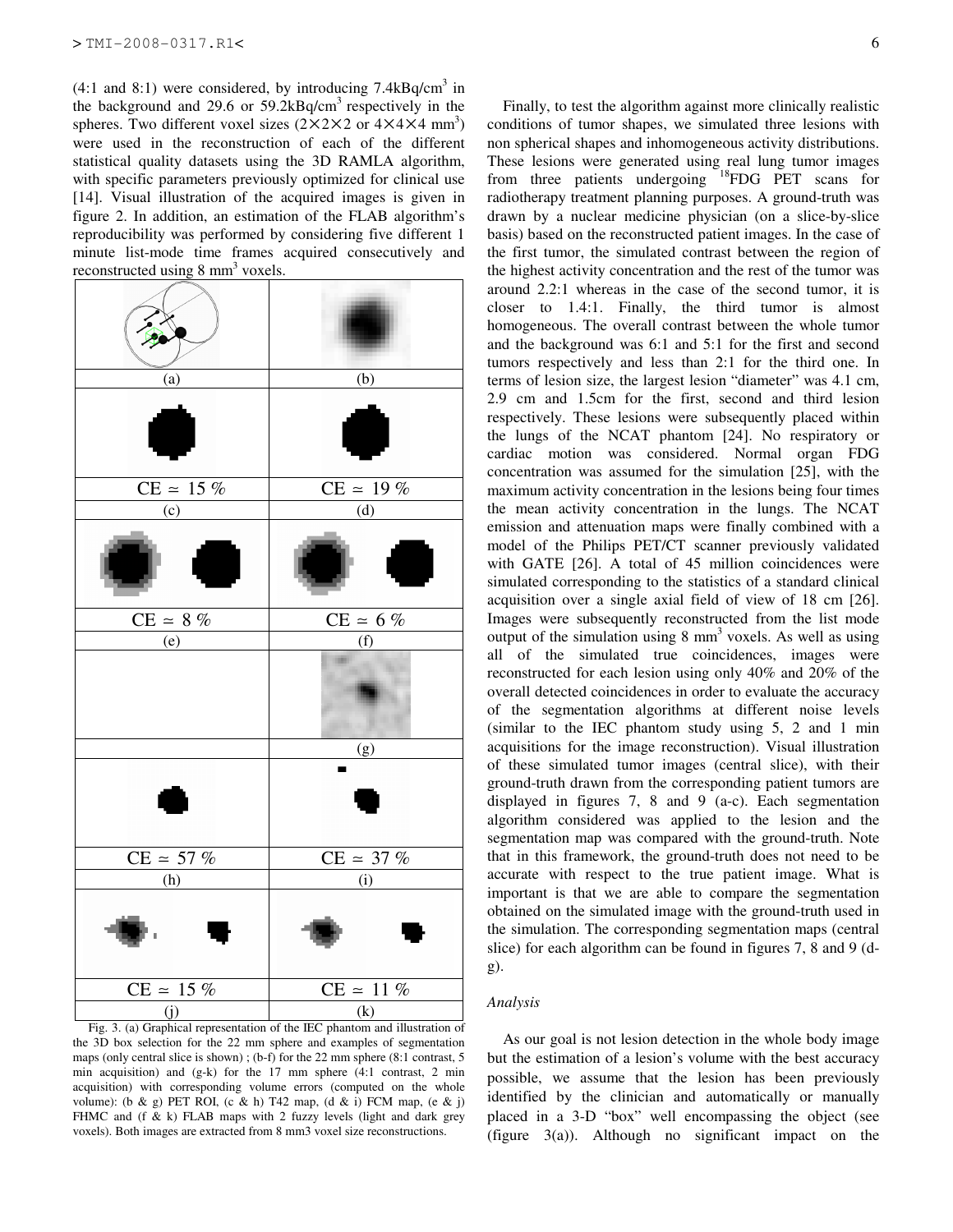segmentation results was observed through small changes in placement or size of the box, certain conditions must be respected. Evidently it should be large enough to contain the entire extent of the object of interest and a significant number of background voxels so the algorithm is able to detect and estimate the parameters of the background class. On the other hand it should be small enough in order to avoid including neighboring tissues with significant uptake that would end up being classified as functional VOI, requiring manual postprocessing. However, the shape of this box does not have to be perfectly cubic or with specified dimensions (contrary to the FHMC case [11]), and as a result it could be drawn accordingly to exclude structures in the background that are of no interest.

 Subsequently, the images of the selected area were segmented in two classes (functional VOI and background) using each of the methods under evaluation (T42, FCM, FHMC and FLAB). In the FHMC and FLAB cases, considering the optimization results obtained in [11], two fuzzy levels were considered in the segmentation process and the functional volumes were defined using the first hard class and the first fuzzy level. A voxel-to-voxel ground-truth was generated for the phantom dataset using the CT image registered with the PET reconstructed image (see figure 2(e) and  $2(f)$ ). Classification errors (CE) were then computed on a voxel-by-voxel basis following the definition used in [11]:

$$
CE = \frac{(PCE + NCE)}{VoS} \times 100 \ (10)
$$

PCE stands for positive classification errors, including voxels of the background that are classified as belonging to the object of interest, and NCE stands for negative classification errors including voxels of the object that are classified as belonging to the background. These classification errors essentially occur on the boundaries of the objects of interest because of activity "spill in" and "spill out". If the segmentation results in PCEs and NCEs of equal amounts, the computed VOI would be very close to the true known volume whereas the shape and position of the object would be incorrect (this essentially occurs for objects >2 cm, while for smaller objects the errors are essentially PCE). As shown in equation 10, the total number of PCEs and NCEs is considered with respect to the number of voxels defining the sphere (VoS). Although the size of classification errors can be bigger than 100%, in the case where a large number of background voxels in the selected area of interest are misclassified as belonging to the sphere, maximum classification errors considered in this paper where limited to 100%, since any such values represent complete failure of the segmentation process. Although the combination of PCE and NCE into CE leads to a loss of information as far as the direction of the bias is concerned, classification errors represent more pertinent information than overall volume errors, which reflect neither accurate magnitude nor direction of the bias for a segmented volume. For comparison purposes overall volume errors (with respect to the known volume of the sphere) were also computed and shown in figure 6.

 As far as the simulated tumors are concerned, both overall volume errors (with respect to the known volume of the ground-truth) and CE were computed. Since all the algorithms under investigation in this study perform binary segmentations (i.e. able to distinguish between tumor tissue and background only), no evaluation was performed of their ability to distinguish different regions within a given tumor.

# III. RESULTS

Different segmentation maps obtained using each of the methods under evaluation (FHMC, FLAB, T42 and FCM) are presented in figure 3 (c-f) for a slice centered on the 22 mm sphere considering a "good quality" image (8:1 contrast and 5 min acquisition) (fig. 3 (a)) to visually illustrate the variations of the segmentation maps obtained. Segmentation results in the case of a "lower quality" image (4:1 contrast and 2 min acquisition) and a smallest sphere  $(17 \text{ mm})$  (fig. 3  $(g)$ ) are presented in figure 3 (h-k). Both images are representative of the 8mm3 voxel size reconstructions.

 In the different figures shown in this section the CE are given for all five spheres (10, 13, 17, 22 and 37 mm) and for both contrast ratios (4:1 on the left part of each figure, 8:1 on the right part) considered. The error bars in the figures represent the different results obtained for each of the 3 different levels of image statistical quality considered. The top of the error bar is the result concerning the worst statistical quality images (1 min acquisition), the medium one concerns the medium quality (2 min acquisition), and the lowest one corresponds to the superior statistical quality (5 min acquisition). The only exception is figure 5 where the error bars represent the variability of the FLAB segmentation results considering the application of the algorithm on multiple images of 1 minute acquisitions (five independent realizations).

Figure 4 contains the results on the optimization of the algorithm for the specific application of lesion segmentation in PET images. Considering the selected volume of interest around a lesion, the Pearson's system systematically led to the detection of Beta I distributions for both the background and the lesion activity distributions (although with different parameters). However, the parameters  $\gamma_1$  and  $\gamma_2$  (see section 2.1.3, eq. 6) placed the estimated distributions very close to the Gaussian one in the Pearson graph (as it can be seen in figure 1, the surface matching Beta I distribution (I) is in contact with the point defining the Normal distribution (N)). Consequently only small changes in the volume estimation results were consistently obtained using the Beta I instead of a Gaussian distribution (figure 4(a)). Considering these results the Gaussian distribution was kept in the final implementation of the algorithm for the description of both the background and lesion activity distributions.

In terms of the size of the estimation "cube" used for the reestimation of the priors in the adaptive framework, a size of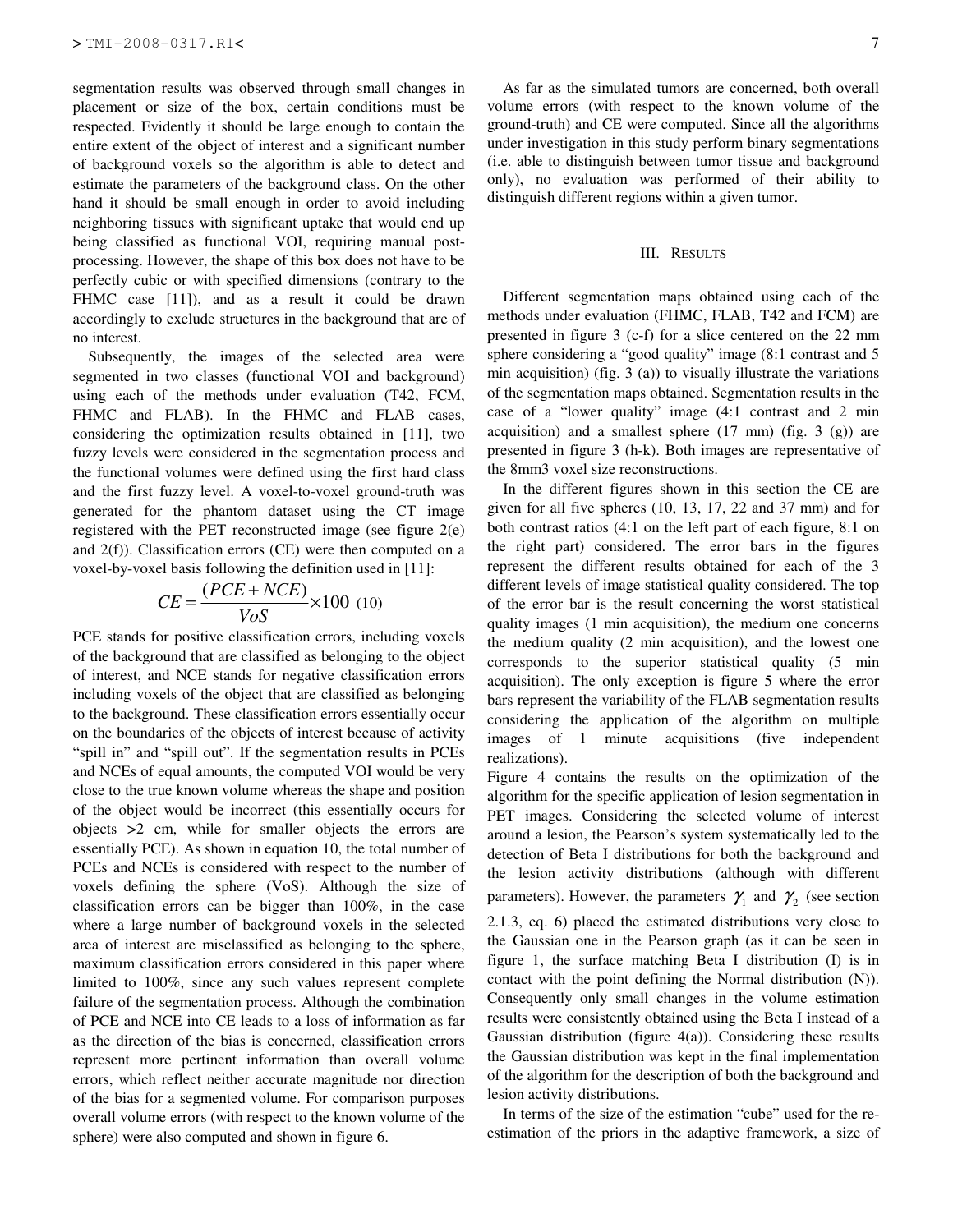3×3×3 voxels led to consistently better results across different lesion and voxel sizes as well as S/B contrast and noise configurations as shown in figures 4(b) and 4(c). Finally, figure 4(d) demonstrates the impact in terms of the improved results through the use of the adaptive estimation, for the 8mm<sup>3</sup> configuration. In this figure the FLAB segmentation results are compared to the results without adaptive estimation (FLB for Fuzzy Local Bayesian, using the same fuzzy levels implementation), where priors are the same for all the voxels of the image and are computed using the entire image instead of using only the local neighbourhood of each voxel. As is demonstrated by this figure, the inclusion of the adaptive estimation significantly improves the segmentation results throughout the different lesion sizes and contrast configurations considered.

Results in relation to the FLAB algorithm's reproducibility can be seen in figure 5. In this particular figure, error bars represent the variation of the segmentation results (mean and variance) using the five different images obtained from the consecutive 1 minute acquisitions. A variation of <4% in the segmented volumes was obtained from the application of the algorithm on the five different images for all spheres except from the 1 cm sphere which the algorithm consistently failed to correctly segment. This segmentation failure is most probably the cause of this larger variability observed for the segmented volume of the 1 cm sphere.









Optimization of the FLAB algorithm. Classification errors for (a) Beta I distributions (detected using the Pearson's system) or Gaussian distributions (for the 8mm3 voxel size); (b) 3x3x3 or 5x5x5 voxels for the estimation cube (for the 64mm3 voxel size) ; (c)  $3x3x3$  or  $5x5x5$  voxels for the estimation cube (for the 8mm3 voxel size) ; (d) with (FLAB) or without (FLB) adaptive estimation of priors (for the 8mm3 voxel size). The top of the error bar is the result concerning the worst statistical quality images (1 min acquisition), the medium one concerns the medium quality (2 min acquisition), and the lowest one corresponds to the superior statistical quality (5 min acquisition).



Fig. 5. Study of FLAB reproducibility using five different 1 minute list-mode time frames (reconstructed with 8mm3 voxel size). The error bars represent the variability of the FLAB segmentation results considering the application of the algorithm on multiple images of 1 minute acquisitions (five realizations)

Fig. 4. (b)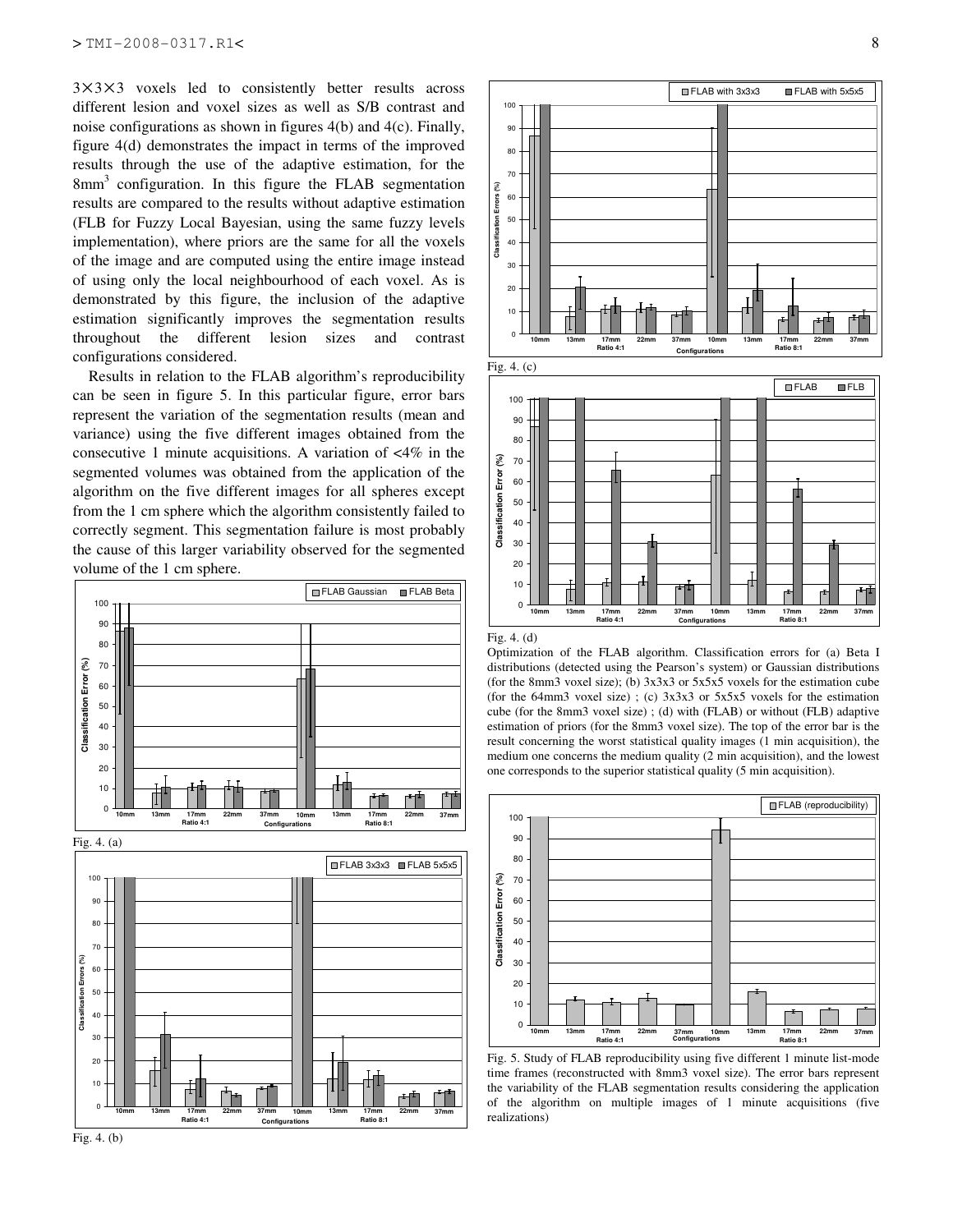Figure 6 presents the classification errors and corresponding overall volume errors relative to the CT-based ground-truth obtained using each approach, for both 64 and 8 mm<sup>3</sup> voxel sizes (fig. 6(a)-(b) and 6(c)-(d) respectively). Globally, volume errors are very closely linked to classification errors: when the segmentation results in strictly NCE, the volume error (underestimation) is equal to the CE. When the segmentation results in only PCE, the volume error (overestimation) is also equal to the CE. And when both NCE and PCE occur, the volume error is inferior to the CE (it essentially occurs for medium-sized spheres). FLAB led to superior results in comparison to all the other methodologies on the whole dataset. The proposed algorithm gives good results (on average between 5 and 20% CE) independently of the contrast ratio and for all spheres except from the 1 cm one for which a minimum error of 25% was obtained for the most favorable configuration evaluated (8:1 contrast and a 5 min. acquisition). The use of a reconstruction voxel size of 8mm<sup>3</sup> allowed an improvement in the segmented volume errors from 10-25% to 5-15% for lesions between 1cm and 2cm.



Fig. 6. (b)





Comparison of performances for FLAB, FHMC, FCM and T42 on data reconstructed with (a) classification errors and (b) volume errors, for 64mm<sup>3</sup> and (c) classification errors and (d) volume errors, for  $8 \text{ mm}^3$  voxels. The top of the error bar is the result concerning the worst statistical quality images (1 min acquisition), the medium one concerns the medium quality (2 min acquisition), and the lowest one corresponds to the superior statistical quality (5 min acquisition).

 As shown in figure 6, T42 gave errors <20% for the three biggest spheres with the 8:1 contrast and  $64 \text{ mm}^3$  voxel size, while for a 4:1 contrast T42 did not manage to accurately segment any of the spheres. By reducing the reconstruction voxel size to 8mm<sup>3</sup> an improvement was obtained in the results of the T42 with errors <15% for the three larger spheres and a contrast 8:1, while errors of <20% were obtained for the 22mm and 37mm spheres with a 4:1 contrast ratio. In the case of the FCM algorithm errors of <20% and >40% were seen for lesions larger and smaller than 2 cm respectively. No substantial differences were seen in these results from the reduction in the reconstruction voxel sizes from  $64 \text{ mm}^3$  to  $8$ mm<sup>3</sup>. Finally, FLAB performed better in comparison to the previously developed fuzzy Bayesian approach (FHMC) for all different lesion sizes and statistical image qualities considered with a larger magnitude effect (improvements of over 100% in the errors) observed in the spheres with a diameter <2 cm. Relative to the FLAB results globally larger improvements in the accuracy of the segmented volumes were observed for the FHMC algorithm with a reduction in the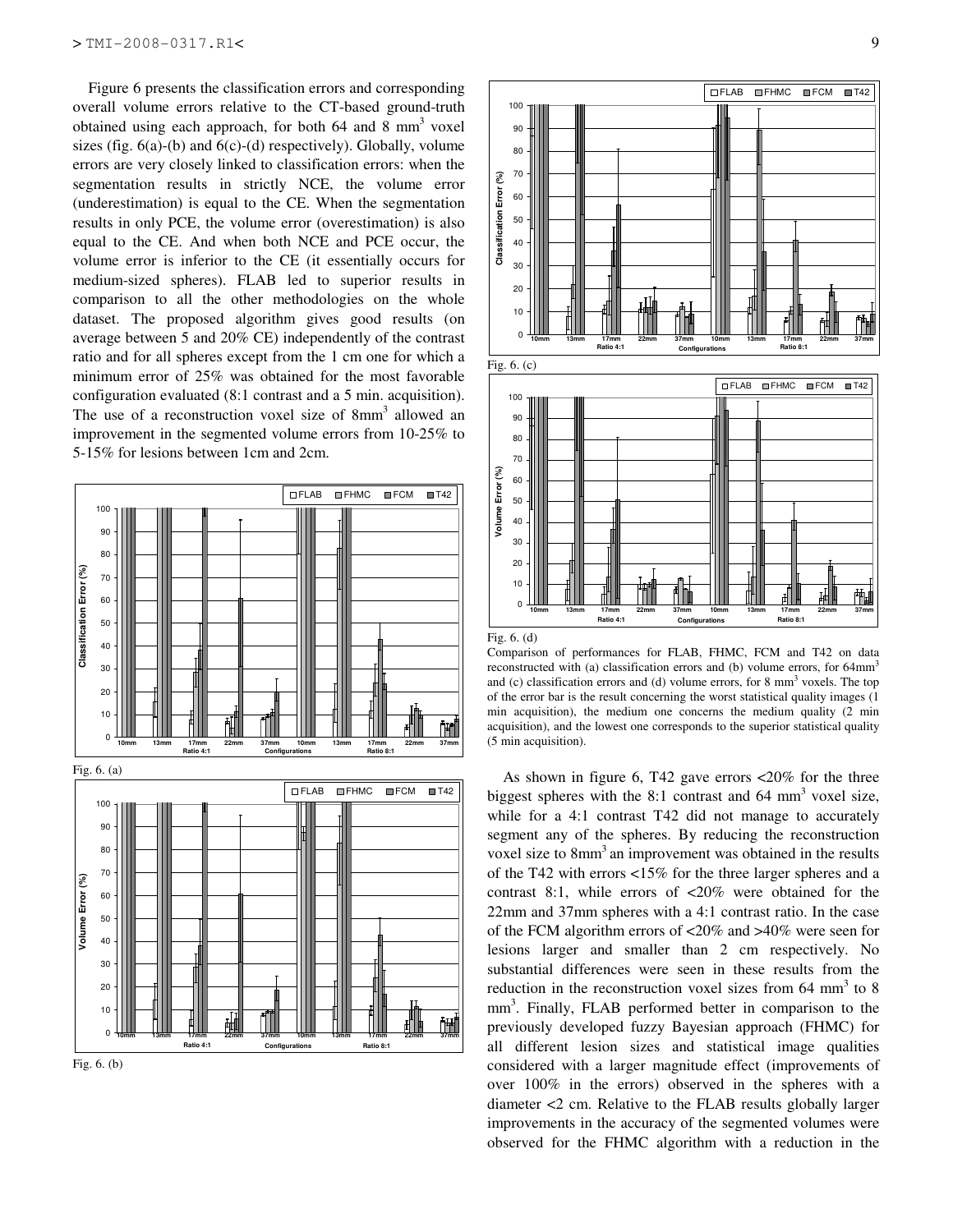reconstructed voxel size. On the other hand, in percentage terms the dependence of the algorithm results to the statistical quality of the images was similar for both the FLAB and FHMC results.



Fig. 7 (a) Real tumour used as model, (b) voxelized ground-truth (manually drawn) and its binary version, and (c) simulated tumour. Segmentation binary maps obtained using (d) T42, (e) FCM, (f) FHMC and (g) FLAB are shown. Image is  $34x34$  voxels with 8 mm<sup>3</sup> voxels.



Fig. 8 (a) Real tumour used as model, (b) voxelized ground-truth (manually drawn) and its binary version, and (c) simulated tumour. Segmentation binary maps obtained using (d) T42, (e) FCM, (f) FHMC and (g) FLAB are shown. Image is  $30x30$  voxels with 8 mm<sup>3</sup> voxels.



Fig. 9 (a) Real tumour used as model, (b) voxelized ground-truth (manually drawn) and its binary version, and (c) simulated tumour. Segmentation binary maps obtained using (d) T42, (e) FCM, (f) FHMC and (g) FLAB are shown. Image is  $16x16$  voxels with 8 mm<sup>3</sup> voxels

Figures 7, 8 and 9 show visual illustration of the segmentation maps obtained on the simulated tumors. Figure 10 contains the results for both classification errors (NCE+PCE divided by the number of voxels defining the tumor ground-truth volume) and volume errors (with respect to known overall volume of the tumor) for each approach.







Segmentation results for the three simulated tumours. (a) Classification errors and (b) overall volume errors. The top of the error bar is the result concerning the worst statistical quality images (20% of detected coincidences), the medium one concerns the medium quality (40%), and the lowest one corresponds to the superior statistical quality (100%).

 The results for the first and third tumors (fig. 7) show the largest differences between the four algorithms. In the case of the first tumor, this difference can be attributed to the nonuniform activity distribution (the contrast between the region of highest activity and the rest of the tumor is around 2.2:1) relative to the second tumor (closer to 1.4:1). Consequently, the segmentation results of T42 and FCM lead to large under evaluation (-30 to -50%) of the true volume of the first tumor since they limit themselves to the highest activity area, whereas in the case of the second tumor they are unable to differentiate between the two regions, hence recovering the entire tumor (less than 10% error for all methods). On the other hand, the third tumor despite being uniform is small with a low tumor to background ratio (1.5 cm in "diameter" and contrast  $\langle 2:1 \rangle$ . As a result, thresholding using  $42\%$  of maximum value fails completely (the region growing never stops and expands into the entire selection box) and FCM despite qualitatively satisfying results leads to a large over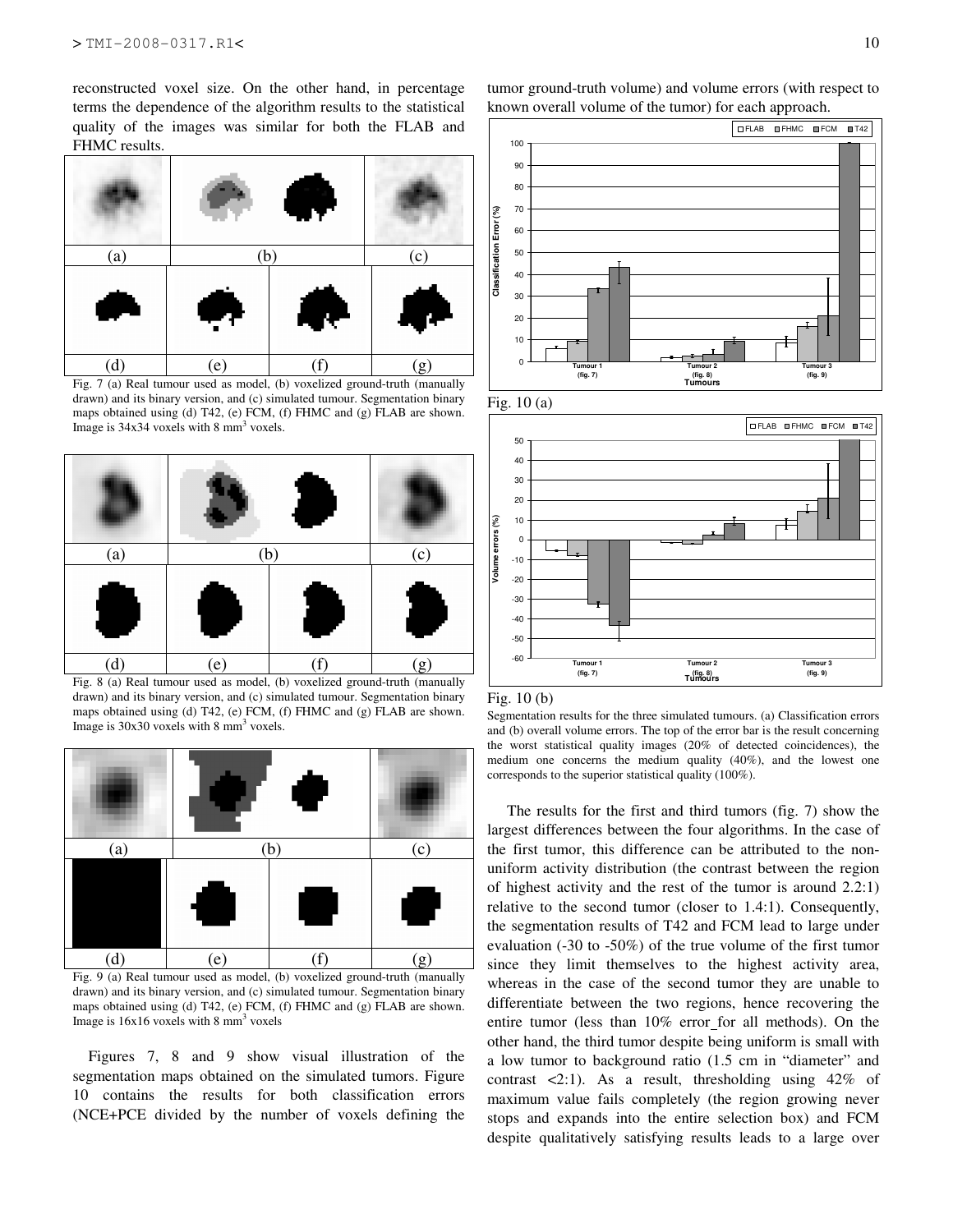evaluation (from 10 to 40% volume error depending on the image statistical quality) of the volume. As far as FHMC and FLAB are concerned, they are both able to recover the whole tumor in all cases with volume errors between 2% and <20% (see fig. 10). While FLAB in comparison with the FHMC performed better in terms of both the misclassification and the overall volume errors, FHMC results were less competitive with decreasing tumor sizes as seen also in the IEC phantom results (fig. 10). Finally, the variability of the results (demonstrated by the error bars in figure 10) considering the different noise levels was higher for FCM and T42, illustrating their lower robustness to noise in comparison to the fuzzy statistical approaches.

# IV. DISCUSSION

 Over the past few years there has been an increasing interest in clinical applications such as the use of PET for IMRT planning, for which an accurate estimation of the functional volume is indispensable. Unfortunately, accurate manual delineation is impossible to achieve due to high inter- and intra-observer variability [2] resulting from the noisy and low resolution nature of the PET images. Current state of the art methodologies for functional volume determination involve the use of adaptive thresholding based on anatomical information or phantom studies. Thresholding however is known to be sensitive to contrast variation as well as noise [2,4], since it does not include any explicit modelling of noise or spatial relationship. In addition, proposed adaptive thresholding methodologies require *a priori* knowledge of the tumour volumes currently obtained by CT images, based on the non-valid assumption that the functional and anatomical volumes are the same [3]. In addition, proposed correction methodologies accounting for the effects of background activity levels depend on lesion contrast and background noise as well as being imaging system specific [4]. On the other hand, previously developed automatic algorithms have also shown dependence on the level of noise and lesion contrast, most frequently requiring pre- or post-processing steps and variable initialization parameter values depending on image characteristics rendering their use complicated and their performance highly variable.

 We have previously developed and assessed the performance for functional volume segmentation of a modified version of the Hidden Markov Chains algorithm (FHMC) [11]. In this algorithm a number of fuzzy levels have been added to introduce the notion of imprecision allowing this way to account for the effects of low image spatial resolution in addition to the noise modelling (which is part of the standard HMC framework). Although the algorithm was shown to accurately segment functional volumes (errors <15%) for lesions >2cm throughout different contrast and noise conditions, it was unable to accurately segment lesions <2cm. The main reason behind the failure of FHMC concerning the segmentation of such small lesions was the small number of voxels associated with the object of interest in combination to image noise levels, and the Hilbert-Peano path [12] used to transform the image into a chain. The spatial correlation of such small objects is lost once the image is transformed into a chain, because the voxels belonging to the object may find themselves far away from each other in the chain, thus resulting in transition probabilities that prevent these voxels to form a class differentiated from the background. In addition, it was thought that the assumption of a Gaussian noise distribution in the images to be segmented may have also been partly responsible.

 FLAB clearly improved the results of FHMC, essentially due to the adaptive estimation of the priors using the whole 3D neighbourhood of each voxel, as the results of figure 5-c clearly demonstrate. FLAB results obtained on the objects >2 cm were similar to those obtained through the use of FHMC as were their respective robustness with respect to noise levels. Finally, FLAB resulted in faster computation times in comparison with the FHMC.

 In addition, highly reproducible results (<4% variability, to compare with the 8 to 20% variability observed on manual segmentation [2]) were obtained for different image contrast ratios and lesion sizes >1cm. We should emphasize here that the performance of the FLAB in comparison to other segmentation algorithms was evaluated in this study on images reconstructed using a specific iterative reconstruction algorithm used today in clinical practise. Since the FLAB segmentation algorithm has been developed in order to better cope with variable noise and contrast characteristics it should be the least affected by such changes introduced as a result of using an alternative reconstruction algorithm [27]. On the other hand, the use of the system of Pearson for the determination of image voxel value distributions did not lead to significant changes or improvements in the results in comparison to the Gaussian assumption. Although this was shown to be the case for the images reconstructed using the specific iterative reconstruction algorithm used here it may not be the case if an alternative reconstruction algorithm is used, where potentially the use of the system of Pearson for the characterisation of the image voxel values distribution may still prove to play a role in the segmentation process and needs to be further investigated.

 By comparison the use of T42 led, as expected, to segmented functional volumes greatly dependent on image contrast and noise levels while being comparable to the FLAB results considering medium image statistical quality and lesions >17mm with an 8:1 tumour to background ratio. Finally, the resulting volumes from the application of the automatic segmentation algorithm FCM were less dependent to image statistical quality but consistently failed to segment lesions <2cm.

 In this study, as in every other phantom study presented to date in the literature, we have firstly considered the performance of the different algorithms for the segmentation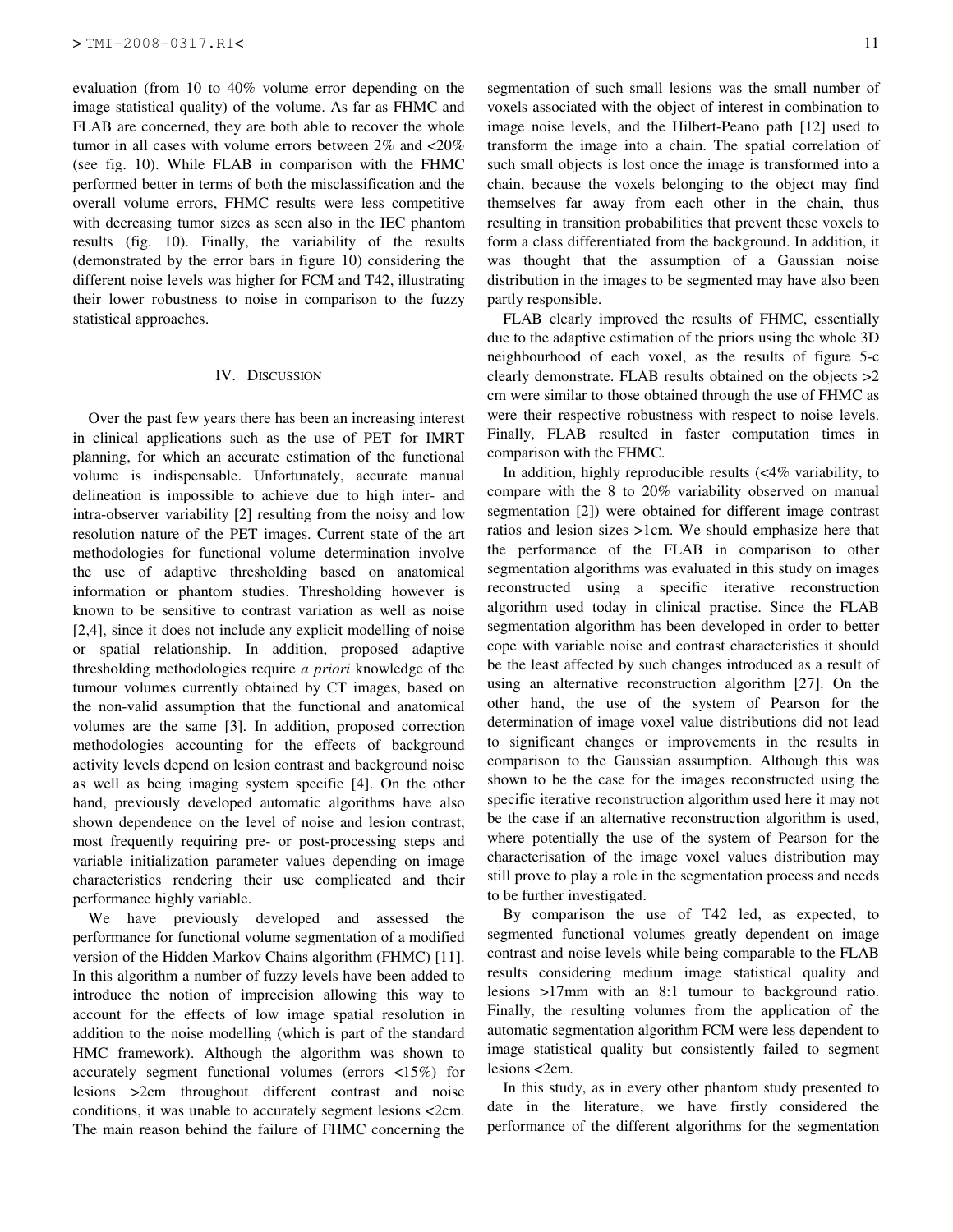of uniformly filled spherical lesions. To our knowledge there has been no study up to now specifically investigating the functional volume segmentation task for inhomogeneous uptake lesions, for example lesions with necrotic or partially necrotic regions. Although it has not been the major aim of their work, Nestle et al demonstrated some evidence of the issues associated with the use of either fixed or background adjusted thresholding methodologies for lesions with inhomogeneous activity distributions and shapes in the clinical set up for non small cell lung cancer [4]. As it was shown in this study using simulated realistic lesions, the FLAB model is able to successfully deal with non-uniform lesion shapes and variable activity concentrations in contrast with the threshold based or fuzzy C-means segmentation algorithms considered. On the other hand, the binary 2-class modelling (background or lesion) is obviously not adequate to permit the differentiation of multiple regions inside the tumour with largely different activity concentrations, as well as extracting the overall tumour in the case of strong heterogeneity. However, whereas it seems difficult to improve thresholdbased segmentation methods in order to allow the identification of regions with variable activity concentration within the same functional volume of interest, the fuzzy model of FLAB may be extended to more than two hard classes to allow modelling a combination of inhomogeneous regions within a given volume. This could further enhance the use of FLAB for functional volume segmentation in future potential clinical applications.

 The objectives of this study were to address the issue of functional volume determination and lesion segmentation. The FLAB model, as with any other segmentation algorithms, does not modify the values of the image voxels. As such, the use of the functional volume obtained with the FLAB algorithm, although is the closest to the true volume of the tumor as demonstrated by the results in this study, does not lead to the accurate activity concentration within the lesion. This is as a result of including voxels whose values have been decreased by spill-out from partial volume effects, usually leading to an under-estimation of the activity concentration whose magnitude depends on the size of the lesion [11]. Although the segmented volume should therefore not be used for directly recovering the accurate activity concentration, they can be used in combination with partial volume correction methodologies potentially allowing a more accurate correction in comparison to the use of anatomical volumes [28].

#### V. CONCLUSION

A modified version of a fuzzy local Bayesian segmentation algorithm has been developed. The suggested approach combines statistical and fuzzy modelling in order to address specific issues in the segmentation of low resolution noisy PET images. It is automatic, fully 3D and uses adaptive estimation of priors to yield good local spatial characteristics that improve segmentation of small objects of interest. Results

obtained with images of the IEC phantom reconstructed with the 3D RAMLA iterative algorithm have shown that it is more effective than the reference thresholding methodology and other previously proposed automatic algorithms such as FHMC or the FCM methods for functional volume determination in PET images. The algorithm has also been tested successfully against realistic simulated tumors, using real patient tumors as model, with non-spherical shape and inhomogeneous activity distributions. Future developments will concentrate on the incorporation into FLAB of three hard classes and three different fuzzy transitions, in order to allow the segmentation within the same lesion of variable activity distributions in the case of highly heterogeneous functional uptake in the tumor volumes. We will also evaluate the use of different noise models in an associated robustness study using acquisitions with different scanner models and reconstruction algorithms.

#### **APPENDIX**

A.1 Relationship between coefficients  $a$ ,  $c_0$ ,  $c_1$  and  $c_2$  and equations  $(5)$  and  $(6)$ :

$$
a = \frac{(\gamma_2 + 3)\sqrt{\gamma_1\mu_2}}{10\gamma_2 - 12\gamma_1 - 18} - \mu_1
$$
  
\n
$$
c_0 = \frac{\mu_2(4\gamma_2 - 3\gamma_1) - \mu_1(\gamma_2 + 3)\sqrt{\gamma_1\mu_2} + \mu_1^2(2\gamma_2 - 3\gamma_1 - 6)}{10\gamma_2 - 12\gamma_1 - 18}
$$
  
\n
$$
c_1 = \frac{(\gamma_2 + 3)\sqrt{\gamma_1\mu_2} - 2\mu_1(2\gamma_2 - 3\gamma_1 - 6)}{10\gamma_2 - 12\gamma_1 - 18}
$$
  
\n
$$
c_2 = \frac{(2\gamma_2 - 3\gamma_1 - 6)}{10\gamma_2 - 12\gamma_1 - 18}
$$

A.2 Definition of the 8 distribution density families:

 $f \in f_1 \Leftrightarrow \lambda < 0$ *f*  $\cdot$  Beta of the first kind (I)  $f \in f_2 \Leftrightarrow \gamma_1 = 0$  and  $\gamma_2 < 3$  : Type II (II)  $f \in f_3 \Leftrightarrow 2\gamma_2 - 3\gamma_1 - 6 = 0$  : Gamma (III)  $f \in f_4 \Longleftrightarrow 0 < \lambda < 1$  : Type IV (IV)  $f \in f_s \Leftrightarrow \lambda = 1$ *f f* ∈ ⇔ = λ 1 : Inverse Gamma (V)  $f \in f_6 \Leftrightarrow \lambda > 1$  : Beta II (VI)  $f \in f_7 \Leftrightarrow \gamma_1 = 0$  and  $\gamma_2 > 3$  : Type VII (VII)  $f \in f_8 \Leftrightarrow \gamma_1 = 0$  and  $\gamma_2 = 3$  : Normal (Gaussian) (N)

Beta I and Gaussian distributions with respect to a class *c* are defined as follows:

Gaussian<sub>c</sub>(y) = 
$$
\frac{1}{\sigma_c \sqrt{2\pi}} \exp\left(-\frac{(y-\mu_c)^2}{2\sigma_c^2}\right)
$$
 (18)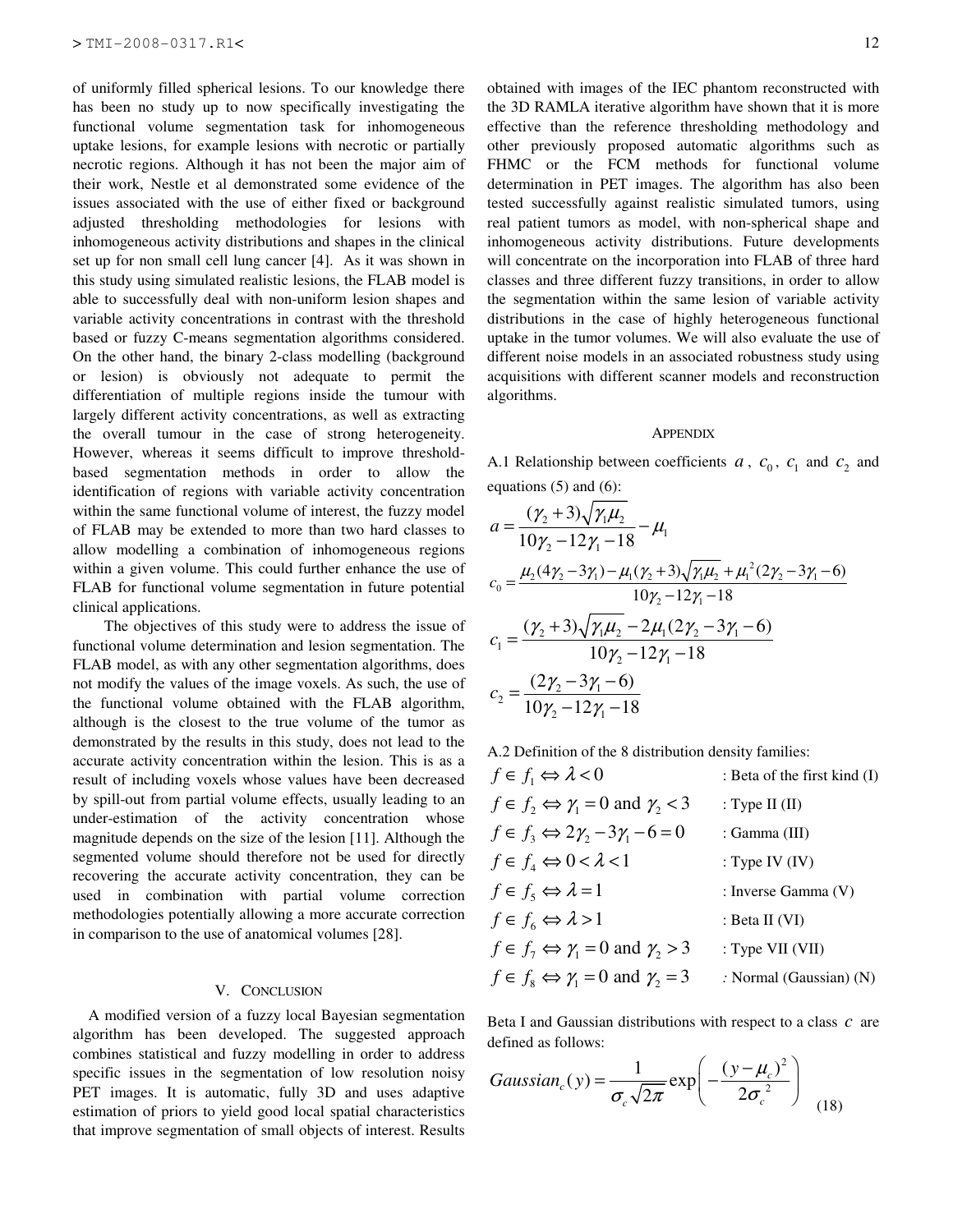$$
Beta_c(y) = \frac{1}{B(\alpha, \beta)} y^{\alpha-1} (1-y)^{\beta-1}
$$
  
(19)  
where  $B(\alpha, \beta) = \frac{\Gamma(\alpha)\Gamma(\beta)}{\Gamma(\alpha+\beta)}$  is the Beta function (with  $\Gamma$   
the Gamma function).

We also have the following relationships between the parameters  $\alpha$  and  $\beta$ , and the mean and variance ( $\hat{\mu}_c$ ,  $\hat{\sigma}_c^2$ denote estimated mean and variance) of class *c* (this is useful to get the parameters  $\alpha$  and  $\beta$  from the estimated means and variances obtained through the SEM algorithm):

$$
\mu_c = \frac{\alpha}{\alpha + \beta}
$$
\n
$$
\sigma_c^2 = \frac{\alpha\beta}{(\alpha + \beta)^2 (\alpha + \beta + 1)}
$$
\n
$$
\alpha = \hat{\mu}_c \left( \frac{\hat{\mu}_c (1 - \hat{\mu}_c)}{\sigma_c^2} - 1 \right)
$$
\n
$$
\beta = (1 - \hat{\mu}_c) \left( \frac{\hat{\mu}_c (1 - \hat{\mu}_c)}{\sigma_c^2} - 1 \right)
$$

A.3 Recipe for identification of the best family to fit distributions of classes:

Let us consider the voxels  $y_1, ..., y_t$  and their partitions  $Q_0$ and  $Q<sub>1</sub>$  into two classes. The moments can be estimated from empirical moments, and we use the following to detect which family best fits each distribution:

1. Consider the partitions  $Q_0$ ,  $Q_1$  of  $(x_1,...,x_t)$  defined by  $i \in Q_0 \Leftrightarrow x_i = 0$  and  $i \in Q_1 \Leftrightarrow x_i = 1$ 

2. For each class *i* use  $Q_i$  in order to estimate the  $\mu_{m,i}$ empirical moments by:

$$
\mu_{1,i} = \frac{\sum_{t \in Q_i} y_t}{Card(Q_i)}
$$

$$
\mu_{p,i} = \frac{\sum_{t \in Q_i} (y_t - \mu_{1,i})^m}{Card(Q_i)}
$$

for  $m = 2, 3, 4$ 

3. For each class *i*, calculate  $\gamma_{1,i}$  and  $\gamma_{2,i}$  from the estimated  $\mu_{m,i}$  (m=1,2,3,4) according to (6).

4. For each class *i*, use  $\gamma_{1,i}$ ,  $\gamma_{2,i}$  and rules (appendix A.2) to determine which family its density *f* belongs to.

B.1 SEM algorithm:

Give an initial value of the parameters  $\boldsymbol{\omega}^{0} = \left[ p_{t,0}^{0}, p_{t,1}^{0}, \mu_0^{0}, (\sigma_0^{2})^{0}, \mu_1^{0}, (\sigma_1^{2})^{0} \right]$  using K-Means algorithm for the noise and equal probabilities for the priors.

2) At each iteration  $q$ ,  $\omega^q$  is obtained from  $\omega^{q-1}$  and the data  $(y_1, ..., y_t)$  using:

a) Choose a distribution for the classes 0 and 1 according to the Pearson system rules (section 2.1.3 and sections A.2 and A.3 of the appendix).

For each  $y_t$ , compute the *a posteriori* probabilities  $d^q(0 | y_t)$  and  $d^q(1 | y_t)$  using (8) and sample a value in the set  $\{0, 1, F\}$  according to  $d^q(0 | y_t)$ ,  $d^q(1 | y_t)$  and  $1 - d^q (0 | y_t) - d^q (1 | y_t)$  (*F* representing the fuzzy voxels). Let us denote  $R = (r_1^q, ..., r_T^q)$  the posterior realization obtained through this sampling.

Let 
$$
Q_0^q = \{t | r_t^q = 0\}
$$
 and  $Q_1^q = \{t | r_t^q = 1\}$ ;

- Reestimate the priors using:

$$
p_{c,t}^{q} = \frac{1}{Card(C_t)} \sum_{j \in C_t} \delta(r_j^{q}, c) \text{ for } c \in \{0, 1\}
$$

where  $C_t$  is the estimation cube centred on voxel  $t$  and  $\delta(a,b)$  the Kronecker function.

- Reestimate the noise parameters using:

$$
\hat{\mu}_c^{q+1} = \frac{\sum_{t \in Q_c^q} y_t}{Card(Q_c^q)}
$$
\n
$$
(\hat{\sigma}_c^2)^{q+1} = \frac{\sum_{t \in Q_c^q} (y_t - \hat{\mu}_c^{q+1})^2}{Card(Q_c^q)} \text{ for } c \in \{0,1\}
$$

For the means and variances of the fuzzy levels, use (3). Repeat step 2 until stabilization of the parameters. Stabilization is defined by a criterion of % change in the values of the parameters between two successive iterations (we used 0.1% and the algorithm usually stops before 25 iterations) and a maximum number of iterations if the stabilization criterion is not met (usually 50 iterations).

# **REFERENCES**

- [1] H. Jarritt, K. Carson, A.R. Hounsel, D. Visvikis, "The role of PET/CT scanning in radiotherapy planning", *British Journal of Radiology*, 2006, Vol. 79, S27-S35.
- [2] N.C. Krak, R. Boellaard, et al., "Effects of ROI definition and reconstruction method on quantitative outcome and applicability in a response monitoring trial", *European Journal of Nuclear Medicine and Molecular Imaging*, 2005, Vol. 32 pp. 294-301.
- [3] Y.E. Erdi, O. Mawlawi, S.M. Larson, M. Imbriaco, H. Yeung, R. Finn, J.L. Humm, "Segmentation of Lung Lesion Volume by Adaptative